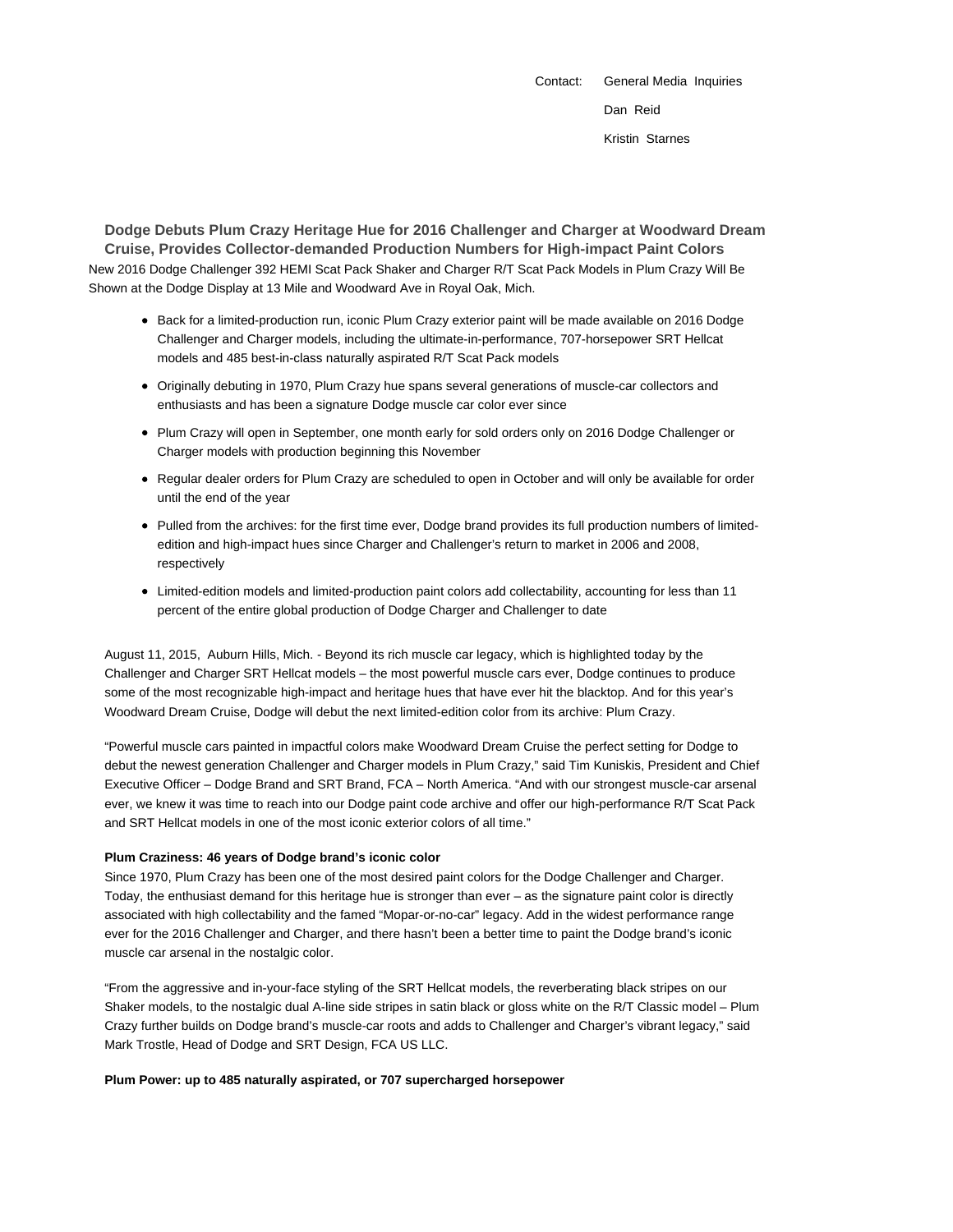Dodge dealers will take orders in September for the 2016 Dodge Challenger or Charger in Plum Crazy, with production beginning this November. Models available with Plum Crazy include:

## 2016 Dodge Challenger models:

- Challenger SXT Plus
	- 3.6-liter Pentastar V-6 engine with 305 horsepower, standard TorqueFlite eight-speed automatic transmission and 30 mpg on the highway
- Challenger R/T, R/T Plus, R/T Classic, R/T Shaker and R/T Plus Shaker
	- 5.7-liter HEMI® V-8 engine with up to 375 horsepower paired to a standard six-speed manual transmission, or available with the paddle-shifting TorqueFlite eight-speed automatic transmission
- Challenger R/T Scat Pack, 392 HEMI Scat Pack Shaker and SRT 392
	- 6.4-liter HEMI V-8 engine with 485 best-in-class naturally aspirated horsepower paired to a standard six-speed manual transmission, or available with the paddle-shifting TorqueFlite eight-speed automatic transmission
- Challenger SRT Hellcat
	- 6.2-liter Supercharged HEMI V-8 engine with 707 horsepower the most powerful power plant ever in a muscle car, mated to a standard six-speed manual transmission, or available with the paddle-shifting TorqueFlite eight-speed automatic transmission

## 2016 Dodge Charger models

- Charger SXT (when equipped with 20-inch wheels)
	- 3.6-liter Pentastar V-6 engine with 292 or 300 horsepower, paired to a standard TorqueFlite eight-speed automatic transmission
- Charger R/T and R/T Road & Track
	- 5.7-liter HEMI V-8 engine with 370 horsepower and paddle-shifting TorqueFlite eight-speed automatic transmission
- Charger R/T Scat Pack and SRT 392
	- 6.4-liter HEMI V-8 engine with 485 best-in-class naturally aspirated horsepower and paddleshifting TorqueFlite eight-speed automatic transmission
- Charger SRT Hellcat
	- 6.2-liter Supercharged HEMI V-8 engine with 707 horsepower the most powerful power plant in a muscle car ever – and paddle-shifting TorqueFlite eight-speed automatic transmission

### **Released for the first-time ever: production numbers for high-impact hues**

Dodge Challenger and Charger owners are among the most loyal and performance-hungry automotive enthusiasts. These men and women have a deep appreciation for their rides and for the first time ever, the Dodge brand has reached in to its archive to provide these gearheads with the limited-edition and high-impact hues production numbers.

"For years, our Challenger and Charger owners have wanted to know just how unique their rides are, and the team at Dodge wants to further the collectability of these modern muscle machines with the actual production numbers," added Kuniskis. "From limited-edition models like the Mopar '10 and Challenger SRT8 Yellow Jacket, to limitedproduction Challenger and Charger models in high-impact paint colors such as Sublime, TorRed, Go Mango and Green With Envy, we're excited to share our factory-backed production numbers to our current and future collectors and enthusiasts."

With nearly 1.5 million Dodge Charger and Challenger models produced since both nameplates returned to market in 2006 and 2008 model years respectively, these limited-edition models and limited-production colors are highly collectable and represent less than 11 percent of the entire global production. Furthermore, each model year is detailed below: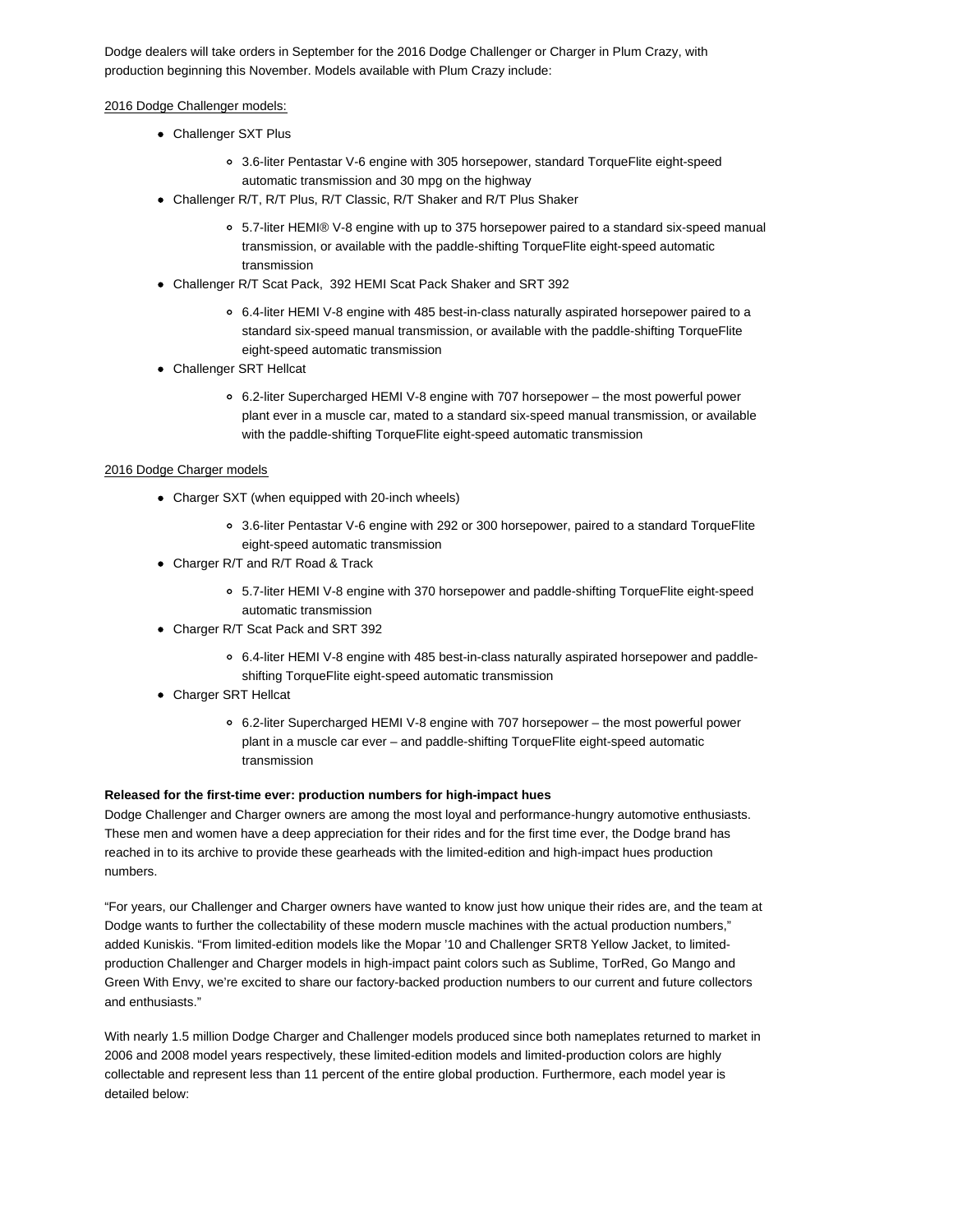| Dougo Oriangor<br><b>MODEL YEAR</b>                         | $2.1111000$ $2.111011$ $3.1110110$<br><b>PAINT DESCRIPTION</b> | . <b>.</b><br><b>PAINT CODE</b> | <b>MODELS</b>             | <b>VOLUME</b> |
|-------------------------------------------------------------|----------------------------------------------------------------|---------------------------------|---------------------------|---------------|
| 2006MY                                                      | Go ManGo                                                       | <b>PVE</b>                      | R/T Daytona               | 4,210         |
|                                                             | Top Banana                                                     | <b>PYH</b>                      | R/T Daytona               | 4,295         |
|                                                             | <b>TorRed</b>                                                  | PR <sub>3</sub>                 | R/T Daytona               | 2,326         |
| 2007MY                                                      | <b>Plum Crazy</b>                                              | <b>PHG</b>                      | SRT8                      | 300           |
|                                                             | Plum Crazy                                                     | PHG                             | R/T Daytona               | 1,520         |
|                                                             | <b>Detonator Yellow</b>                                        | <b>PYB</b>                      | SRT8                      | 1,000         |
|                                                             | Sublime                                                        | <b>PFB</b>                      | R/T Daytona               | 1,650         |
|                                                             | <b>TorRed</b>                                                  | PR <sub>3</sub>                 | All                       | 6,519         |
| 2008MY                                                      | B5 Blue                                                        | PQD                             | SRT <sub>8</sub>          | 1,000         |
|                                                             | Hemi Orange                                                    | <b>PLC</b>                      | R/T Daytona               | 1,750         |
|                                                             | TorRed                                                         | PR <sub>3</sub>                 | All                       | 8,190         |
| 2009MY                                                      | Hemi Orange                                                    | <b>PLC</b>                      | <b>SRT8 Super Bee</b>     | 425           |
|                                                             | <b>TorRed</b>                                                  | PR <sub>3</sub>                 | All                       | 4,516         |
| 2010MY                                                      | <b>TorRed</b>                                                  | PR <sub>3</sub>                 | All                       | 6,030         |
| 2011MY                                                      | Pitch Black                                                    | PX8                             | Mopar '11                 | 1,500         |
|                                                             | <b>Toxic Orange</b>                                            | <b>PVG</b>                      | All                       | 5,205         |
| 2012MY                                                      | <b>Blue Streak</b>                                             | PCL                             | All                       | 963           |
|                                                             | <b>Stinger Yellow</b>                                          | <b>PYV</b>                      | <b>SRT8 Super Bee</b>     | 711           |
| 2013MY                                                      | Daytona Blue                                                   | PB <sub>6</sub>                 | R/T Daytona               | 1,229         |
|                                                             | Plum Crazy                                                     | <b>PHG</b>                      | SRT8 and SRT8 Super Bee   | 152           |
|                                                             | Hemi Orange                                                    | <b>PLC</b>                      | SRT8 and SRT8 Super Bee   | 48            |
|                                                             | Copperhead                                                     | PLB                             | SXT and R/T               | 728           |
|                                                             | <b>TorRed</b>                                                  | PR <sub>3</sub>                 | All                       | 667           |
| 2014MY                                                      | Plum Crazy                                                     | PHG                             | R/T and SRT               | 658           |
|                                                             | <b>Header Orange</b>                                           | PL <sub>4</sub>                 | All                       | 1,638         |
|                                                             | Header Orange                                                  | PL <sub>4</sub>                 | SRT Super Bee             | 74            |
|                                                             | TorRed                                                         | PR <sub>3</sub>                 | All                       | 7,724         |
|                                                             | High Octane Red                                                | <b>PRR</b>                      | 100th Anniversary Edition | 1,490         |
| 2015MY**                                                    | B5 Blue                                                        | PQD                             | SXT, R/T and SRT          | 2,978         |
|                                                             | TorRed                                                         | PR <sub>3</sub>                 | SXT, R/T and SRT          | 2,272         |
| Total Dodge Charger limited-edition models and paint colors |                                                                |                                 |                           |               |

# Dodge Challenger Limited Edition Paint and Model Production (Global: 2008 to 2015MY)

|        | <b>MODEL YEAR PAINT DESCRIPTION</b> | <b>PAINT CODE</b> | <b>MODELS</b>      | <b>VOLUME</b> |
|--------|-------------------------------------|-------------------|--------------------|---------------|
| 2008MY | Hemi Orange                         | PLC.              | SRT8               | 4.092         |
| 2009MY | Hemi Orange                         | PLC               | R/T & SRT8         | 6.029         |
|        | B <sub>5</sub> Blue                 | <b>PQD</b>        | R/T Classic & SRT8 | 1.419         |
|        | TorRed                              | PR <sub>3</sub>   | Αll                | 4.677         |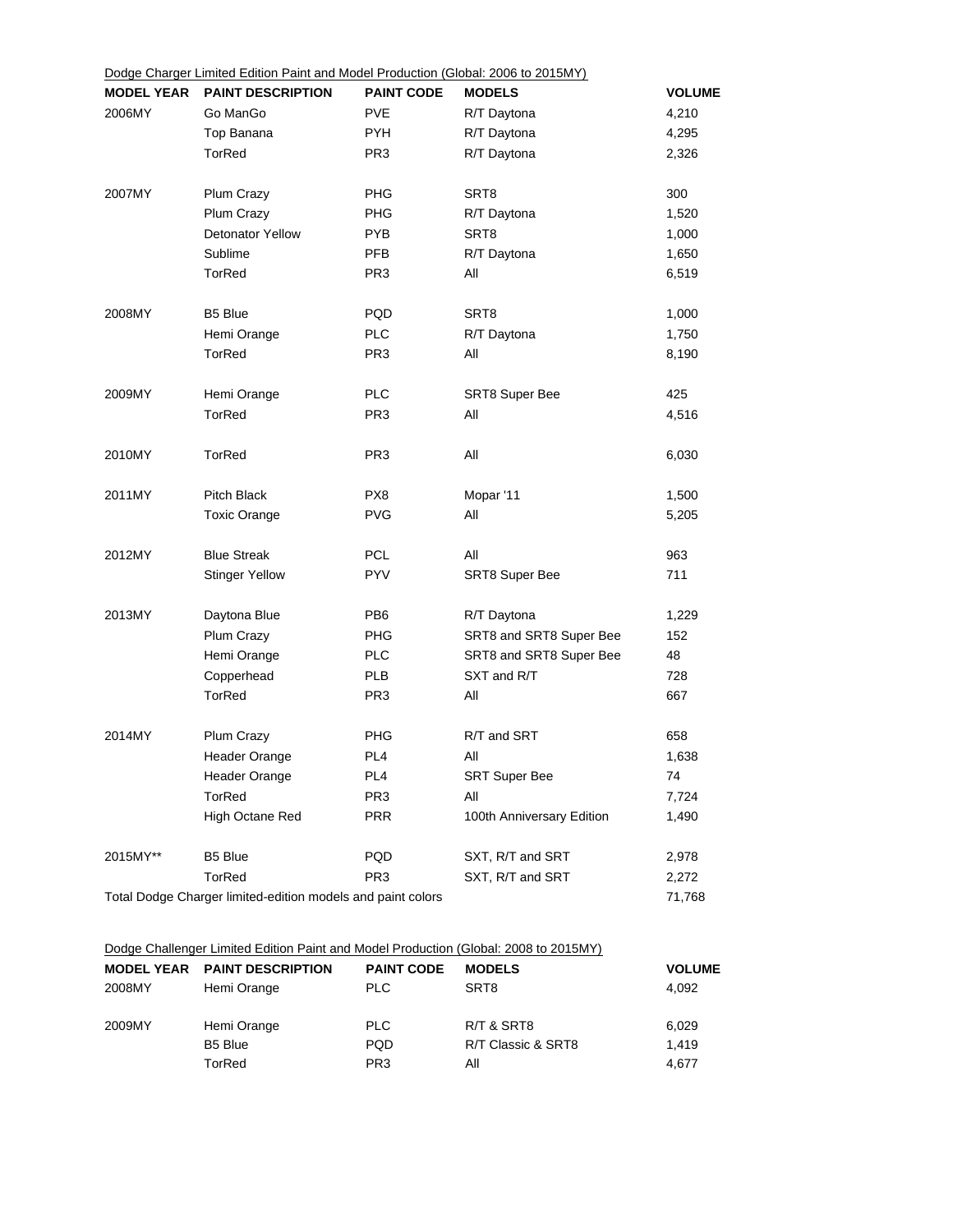| 2010MY                                                         | Hemi Orange             | <b>PLC</b>      | R/T & SRT8                 | 3,514  |
|----------------------------------------------------------------|-------------------------|-----------------|----------------------------|--------|
|                                                                | Plum Crazy              | PHG             | R/T Classic & SRT8         | 2,741  |
|                                                                | <b>B5 Blue</b>          | <b>PQD</b>      | R/T Classic & SRT8         | 2,031  |
|                                                                | <b>Furious Fuchsia</b>  | <b>PHP</b>      | R/T Classic & SRT8         | 1,527  |
|                                                                | <b>Detonator Yellow</b> | <b>PYB</b>      | R/T Classic & SRT8         | 1,483  |
|                                                                | <b>TorRed</b>           | PR <sub>3</sub> | All                        | 6,694  |
|                                                                | <b>Brilliant Black</b>  | <b>PXR</b>      | Mopar '10                  | 601    |
| 2011MY                                                         | Deep Water Blue         | <b>PBS</b>      | SRT8 392 Inaugural Edition | 863    |
|                                                                | <b>Bright White</b>     | PW <sub>7</sub> | SRT8 392 Inaugural Edition | 731    |
|                                                                | Green with Envy         | <b>PGE</b>      | R/T Classic & SRT8         | 1,532  |
|                                                                | <b>Toxic Orange</b>     | <b>PVG</b>      | All                        | 4,683  |
| 2012MY                                                         | Header Orange           | PL <sub>4</sub> | SXT, R/T and SRT8          | 2,225  |
|                                                                | <b>Blue Streak</b>      | <b>PCL</b>      | All                        | 2,154  |
|                                                                | <b>Stinger Yellow</b>   | <b>PYV</b>      | R/T Classic & SRT Superbee | 1,819  |
| 2013MY                                                         | <b>Plum Crazy</b>       | <b>PHG</b>      | R/T Classic & SRT          | 1,769  |
|                                                                | Hemi Orange             | <b>PLC</b>      | R/T & SRT                  | 1,103  |
|                                                                | <b>TorRed</b>           | PR <sub>3</sub> | R/T & SRT                  | 377    |
| 2014MY                                                         | Plum Crazy              | <b>PHG</b>      | R/T Classic/Shaker & SRT   | 1,320  |
|                                                                | <b>Header Orange</b>    | PL4             | All                        | 3,178  |
|                                                                | <b>High Octane Red</b>  | <b>PRR</b>      | 100th Anniversary Edition  | 1,715  |
|                                                                | <b>TorRed</b>           | PR <sub>3</sub> | All                        | 4,966  |
|                                                                | Pitch Black             | PX8             | Mopar '14 Shaker           | 60     |
|                                                                | <b>Bright White</b>     | PW7             | Mopar '14 Shaker           | 51     |
| 2015MY**                                                       | Sublime                 | <b>PFB</b>      | All                        | 6,208  |
|                                                                | B5 Blue                 | <b>PQD</b>      | All                        | 3,152  |
|                                                                | <b>TorRed</b>           | PR <sub>3</sub> | All                        | 6,747  |
| Total Dodge Challenger limited-edition models and paint colors |                         |                 |                            | 79,461 |

\*\* 2015 MY volume is actual built units thru 7/31/2015

## **Dodge//SRT**

For more than 100 years, the Dodge brand has carried on the spirit of brothers John and Horace Dodge. Their influence continues today as Dodge shifts into high gear with muscle cars and SUVs that deliver unrivaled performance in each of the segments where they compete.

Dodge drives forward as a pure performance brand, offering SRT versions of every model across the lineup. For the 2022 model year, Dodge delivers the drag-strip dominating 807-horsepower Dodge Challenger SRT Super Stock, the 797-horsepower Dodge Charger SRT Redeye, the most powerful and fastest mass-produced sedan in the world, and the Dodge Durango SRT 392, America's fastest, most powerful and most capable three-row SUV. Combined, these three muscle cars make Dodge the industry's most powerful brand, offering more horsepower than any other American brand across its entire lineup.

In 2020, Dodge was named the "#1 Brand in Initial Quality," making it the first domestic brand ever to rank No. 1 in the J.D. Power Initial Quality Study (IQS). In 2021, the Dodge brand ranked No. 1 in the J.D. Power APEAL Study (mass market), making it the only domestic brand ever to do so two years in a row.

Dodge is part of the portfolio of brands offered by leading global automaker and mobility provider Stellantis. For more information regarding Stellantis (NYSE: STLA), please visit www.stellantis.com.

**Follow Dodge and company news and video on:**